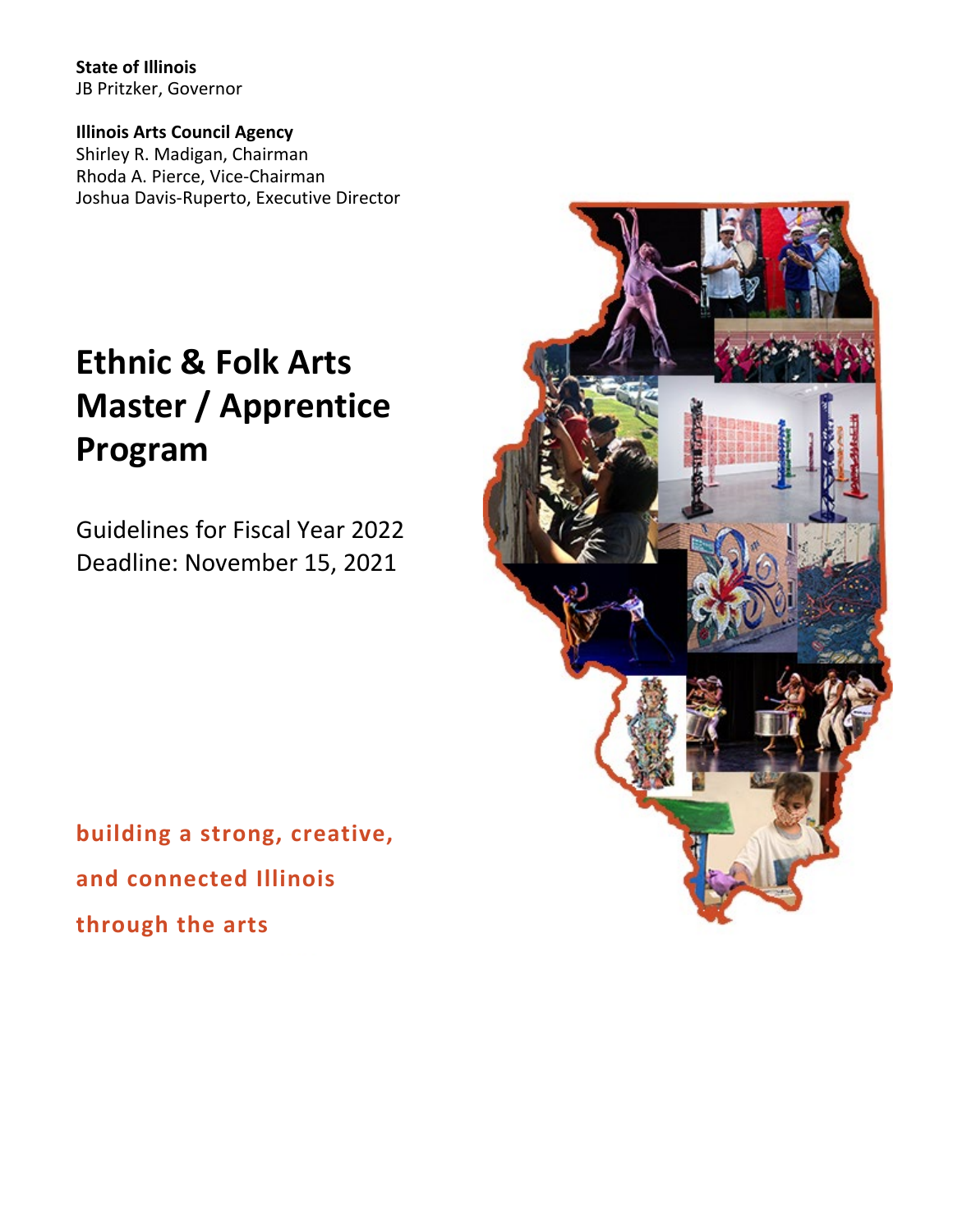# **Table of Contents**

- Link [About the Illinois Arts Council Agency](http://www.arts.illinois.gov/about-iaca)
- Link [Policies and Priorities](http://www.arts.illinois.gov/grants-programs/funding-programs/policies-priorities)
- Link [IACA Online Grant System](https://arts-illinois.force.com/)
- 3 What's New and Different This Year
- 4 Ethnic & Folk Arts Master / Apprentice Program
- 6 Process, Notification, and Compliance
- 8 Definitions
- 9 Application Overview
- 11 Supporting Documents

# **Illinois Arts Council Agency Contacts**

For specific information on this grant contact:

**Susan Dickson** Program Director Phone: +1 (312) 814-6740 Email: [Susan.Dickson@illinois.gov](mailto:Susan.Dickson@illinois.gov)

*Grantees included in cover photo collage: DanceWorks Chicago, Segundo Ruiz Belvis Cultural Center, Chicago Children's Choir, National Museum for Mexican Art, William O'Brien, Deeply Rooted Dance Theater, Oak Park Area Arts Council, Melissa Leandro, Janis Mars Wunderlich, 2019 3Arts Awards Celebration featuring a performance by Ayodele Drum & Dance Ensemble, and Freeport Art Museum.*

Accessible Guidelines

To obtain assistance regarding applications and written materials, contact the agency's ADA/504 Access Coordinator: Teresa Davis Phone: +1 (312) 814-6753 TTY: +1 (888) 261-7957

Email: [Teresa.N.Davis@illinois.gov](mailto:teresa.n.davis@illinois.gov)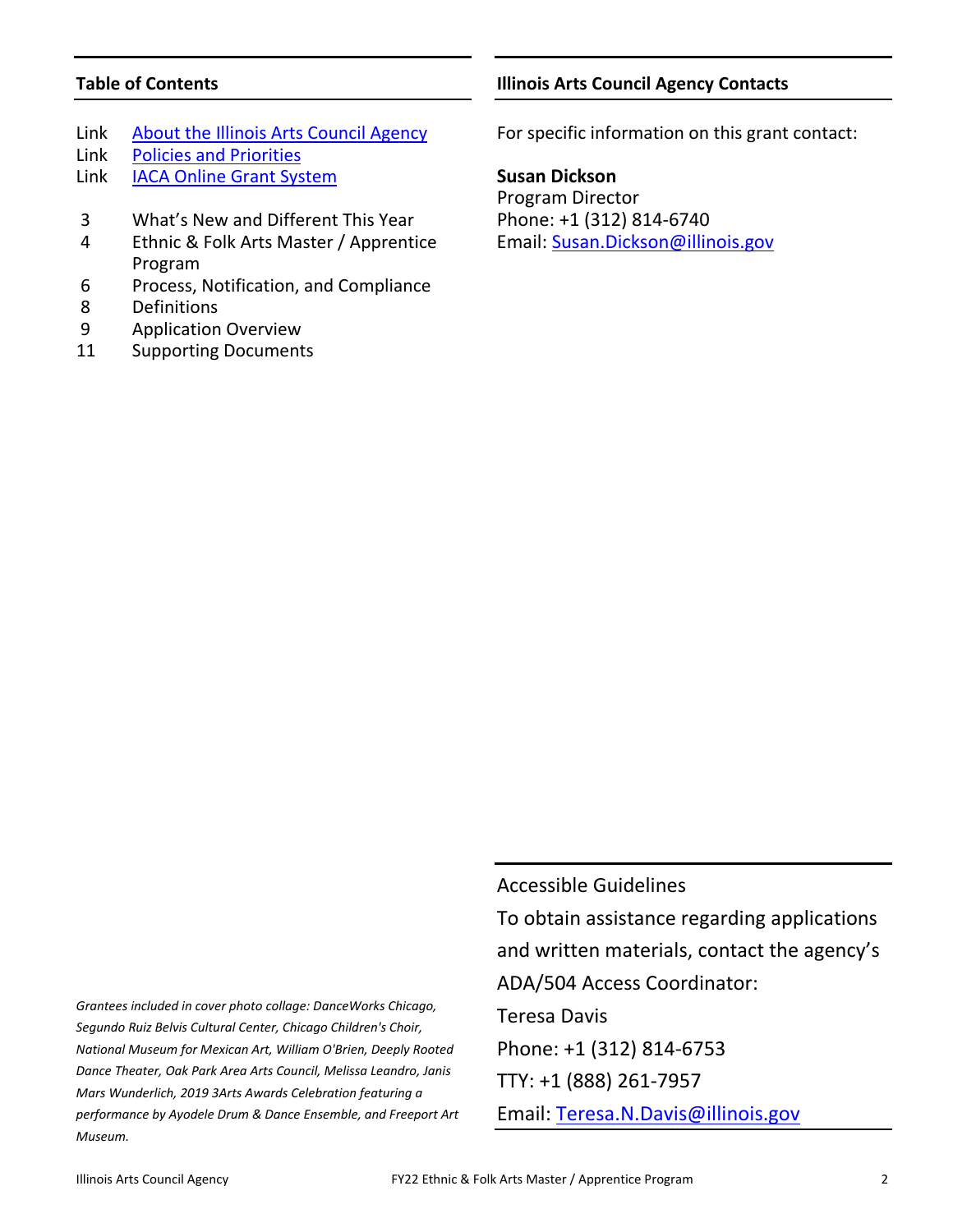# What's New and Different This Year NEW

The Illinois Arts Council Agency (IACA) has made several changes for Fiscal Year 2022 (FY22). Please read the guidelines carefully to learn the full details, but here is a summary of what to watch for.

#### **New Online Platform**

In FY22 we are transferring to [a new online system](https://arts-illinois.force.com/) that is different than the eGrant system used in previous years. To help you navigate the new system there is a recorded webinar on the [IACA Workshops and Webinars page.](https://arts.illinois.gov/Workshops%20%26%20Webinars)

We also have several opportunities for you to connect with IACA staff for questions on the program or the new platform:

- Master / Apprentice Grant Webinar, pre-registration is required:
	- o [Wednesday, October 6, 2021 at](https://illinois.webex.com/illinois/onstage/g.php?MTID=ef00495e8b5e6c1647ebb2ae1fcc66be8)  [1:00pm](https://illinois.webex.com/illinois/onstage/g.php?MTID=ef00495e8b5e6c1647ebb2ae1fcc66be8)
- Drop-in session for questions on the program or online platform, pre-registration is not available. To join click on the link at the meeting time:
	- o [Friday, October 15, 2021 at 1:00pm](https://illinois.webex.com/illinois/j.php?MTID=m2288f3b97130f78c60bd352c964465a2)

# **Updated Guidelines**

Please note that nearly all sections of the guidelines have been updated. We ask you to please read them completely for all details.

#### **COVID-19**

While no one could have foreseen the effect the COVID-19 pandemic would have on the creative sector in fiscal year 2020 and 2021, we do know that the effects will be felt for many years to come.

COVID-19 related restrictions around communal gatherings has forced the performing arts community to adapt to varied challenges in presenting live arts, concerts, recitals, dance programs, and live theater.

All projects must be completed while following the **Illinois** [Department of Public Health](https://www.dph.illinois.gov/covid19) (IDPH) health and safety guidelines related to the COVID-19 pandemic. Proposals will not be accepted that would put artists and/or community members at risk of contracting or spreading COVID-19.

Despite any COVID-19 restrictions, all grant funds must be expended by the end of the grant period. For more information or for specific questions and concerns, please email Susan Dickson, Program Director, at: [Susan.Dickson@illinois.gov](mailto:Susan.Dickson@illinois.gov)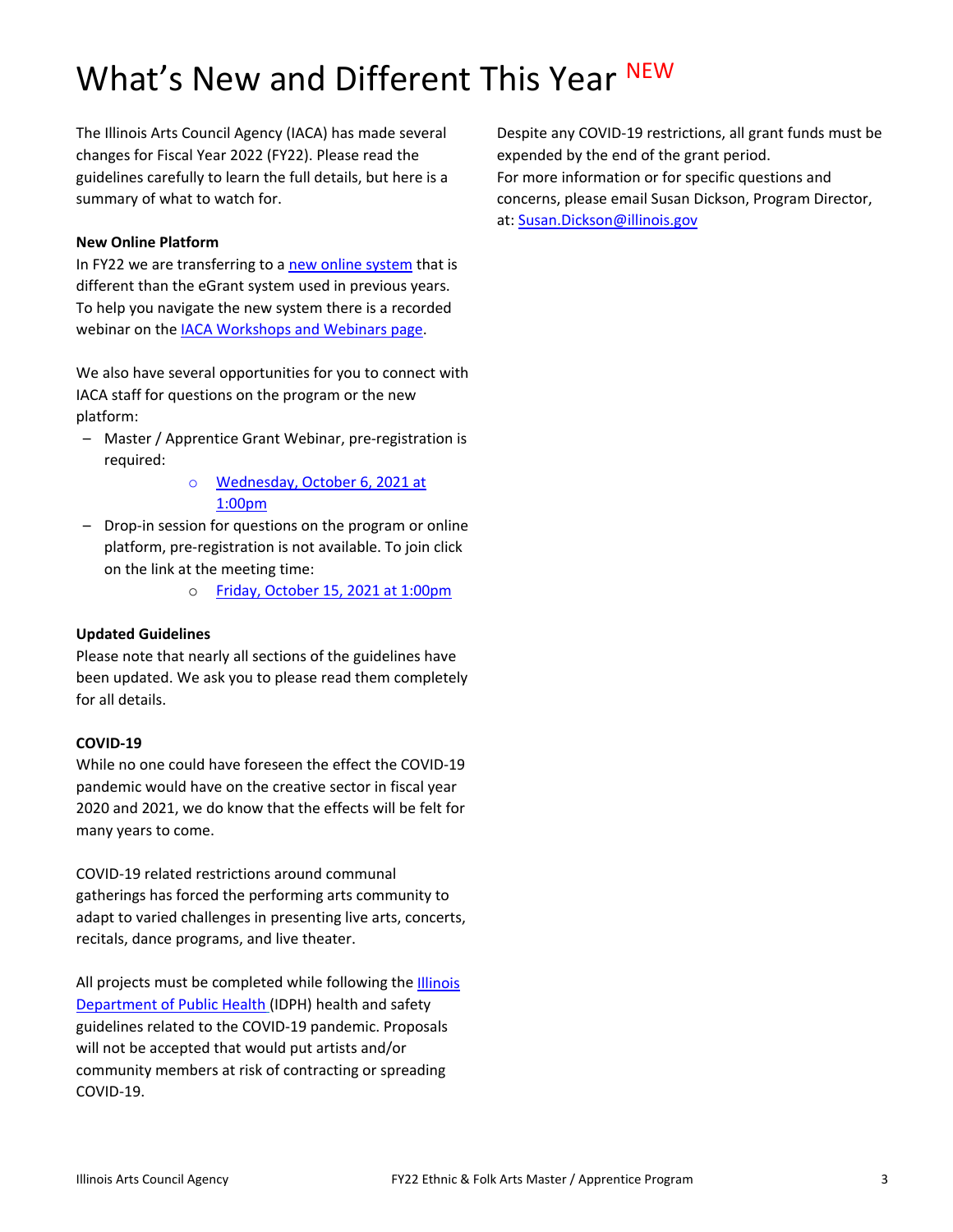# Ethnic and Folk Arts Master/Apprentice Program

The Ethnic and Folk Arts Master/Apprentice Program (MAP) acknowledges and supports the mentoring relationship that develops between a master artist and their apprentice over time. MAP helps communities preserve their own culture by providing an opportunity for master traditional artists to pass on their skills to a qualified apprentice in a time-honored method. The master artist may select an apprentice who is considered a beginner with promise, or one who has studied with them for some time. However, novice apprentices (those with no experience in the art form to be studied) are considered low priorities for funding.

# **Past awards have supported apprenticeships in traditional folk or ethnic art forms as diverse as:**

- Japanese shamisen and Taiko
- Classical Indian dance styles; [Bharatanatyam,](https://www.google.com/search?q=Bharatanatyam,+Odissi,+Kuchipudi&spell=1&sa=X&ved=0ahUKEwiijoPPyvbbAhWvuVkKHfH4AJsQkeECCCYoAA) Odissi, Kuchipudi
- African American storytelling
- Hammered dulcimer

# **Program Goal**

A goal of MAP is to support one-to-one learning and relationship building between the master artist and the apprentice. At the end of the apprenticeship period, the apprentice must demonstrate the skills learned in a publicly available presentation compliant with Illinois Department of Public Health (IDPH) health and safety guidelines. Virtual presentations (e.g. hosted via YouTube, Vimeo, etc.) are acceptable.

# **Program Restrictions**

MAP supports apprenticeships that perpetuate living arts that are practiced today. It does not support the teaching of art practices used in cultural revival or historical reenactment ceremonies or festivals.

Not-for-profit organizations are ineligible to apply to this program. Priority will be given to apprenticeships that take place outside of institutional settings. Consequently, the MAP award may not be used to support an ongoing class or school. The Illinois Arts Council Agency (IACA) does not support an individual's academic study of any kind.

#### **General Information**

Illinois is home to an abundance of traditional art forms whether they are indigenous to a particular community or region or reflect the traditions of recent immigrant communities. While some traditional and ethnic arts have a deep-rooted history with little change, others are constantly evolving and adapting to their changing environment. The practices, customs, stories, and skills that are passed from one generation to the next influence how we live, what we value, and our personal and collective identities.

Thus, the strongest applications to this program are those between a master artist and an apprentice who are members of the same ethnic, cultural, religious, or occupational group. Apprenticeships, in which the master artist and the apprentice do not share any of these ties between themselves, or with the tradition to be studied, are a lower priority.

Successful applications benefit from an Apprenticeship Work Plan that establishes reasonable, attainable goals within the specified apprenticeship grant period for work plan achievement. Without prior experience in the traditional art form to be taught, the apprentice's application will be considered a low priority.

# **Eligibility Requirements**

I. Both the master artist and the apprentice must be:

- At least eighteen (18) years of age.
- Legal residents of Illinois for the twelve months prior to the application deadline and throughout the grant period.
- Citizens of the U.S. or holders of permanent resident alien status.
- Submit an application to IACA's online grant system utilizing an account registered to the master artist. Applications submitted under an organizational account/name will be immediately disqualified.
- Submit all requested application materials by the deadline.
- Submit no more than one MAP application per fiscal year from either person named on the application, i.e. the master artist or the apprentice.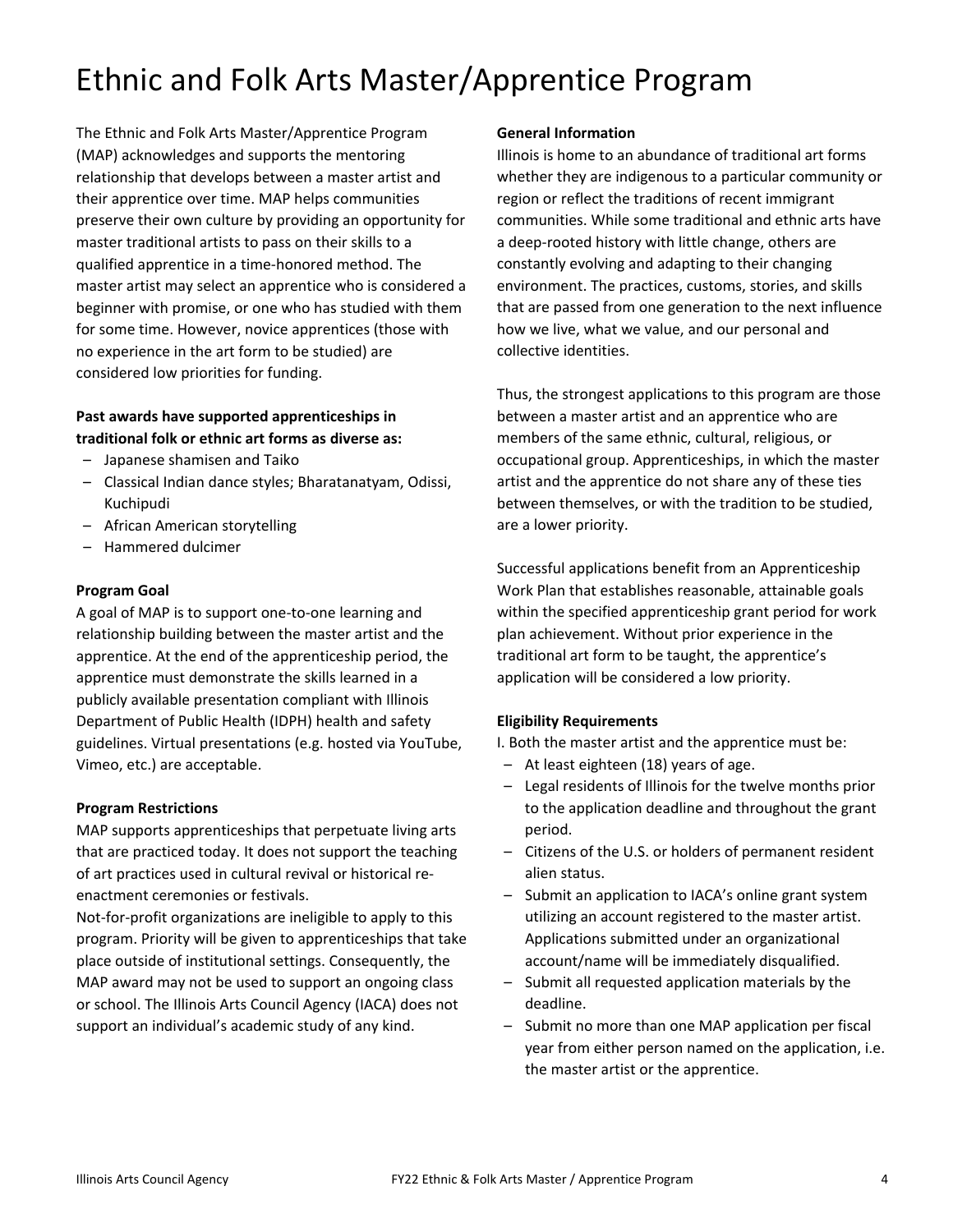If awarded a MAP grant, both the master artist and the apprentice will be required to verify their U.S. citizenship or resident alien status by submitting their Social Security number or valid tax identification number. The master artists may also be required to meet additional Federal requirements.

#### **The following individuals are not eligible to apply**

- Individuals enrolled in any degree or certificate granting program (including high school, bachelor, or masters-degree programs) at the time of application or during the award period. (Ph.D. candidates need to have completed their course work by the application deadline to be eligible.)
- A parent may not apply as the master artist to mentor their child as an apprentice.

#### **Grant Amount & Use**

The MAP award is a fixed amount of \$3,000 and is awarded in its entirety to the master artist. No cash match is required.

The master artist and the apprentice should work together to determine the budget for their apprenticeship. The bulk of the \$3,000 award should be set aside for the master artist's teaching fee.

A portion of the budget should be set aside to cover the cost of:

- any supplies, materials, equipment, or tools (valued at \$500 or less) required to carry out the apprenticeship
- for expenses related to setting up remote learning sessions required to carry out the Apprenticeship Work Plan
- for expenses related to documenting the apprenticeship
- for expenses related to the final public presentation
- for travel expenses (not to exceed \$250 combined) related to transportation between the apprentice's home to the master artist's home for one-on-one lessons. All travel and lessons need to be compliant with IDPH guidelines for COVID-19.

IACA funds may not be used for:

- Food and beverage costs
- Benefits or fundraisers
- Other types of social functions
- Production costs for group activity/presentation where the master and the apprentice are not the focus of the event
- Out of state travel

#### **Making the Project Accessible to All**

Recipients of public funding are required to make reasonable efforts for projects to be accessible to the public. Applicants should consider physical and programmatic accessibility as an integral part of the planning and budgeting process. Accessibility involves both the location (the facility) and the content (the activity or product.) Thinking about accessibility issues (e.g., accessible websites, sign language interpreters, recordings of printed materials, audio-description describers, captioning or large- print labeling) in the early planning stages of a project, is the key to ensuring that persons with disabilities will be able to participate. For further information and resources see the Grantee Requirements [page](http://www.arts.illinois.gov/grantee-requirements) on the IACA website.

#### **Deadline**

The FY22 MAP application deadline is November 15, 2021. Applications must be successfully submitted to the IACA's [Salesforce](https://arts-illinois.force.com/s/) system by 11:59 pm CST.

#### **Grant Period**

MAP applications for fiscal year 2022 are for apprenticeship activities that will occur May 1, 2022 – November 15, 2022.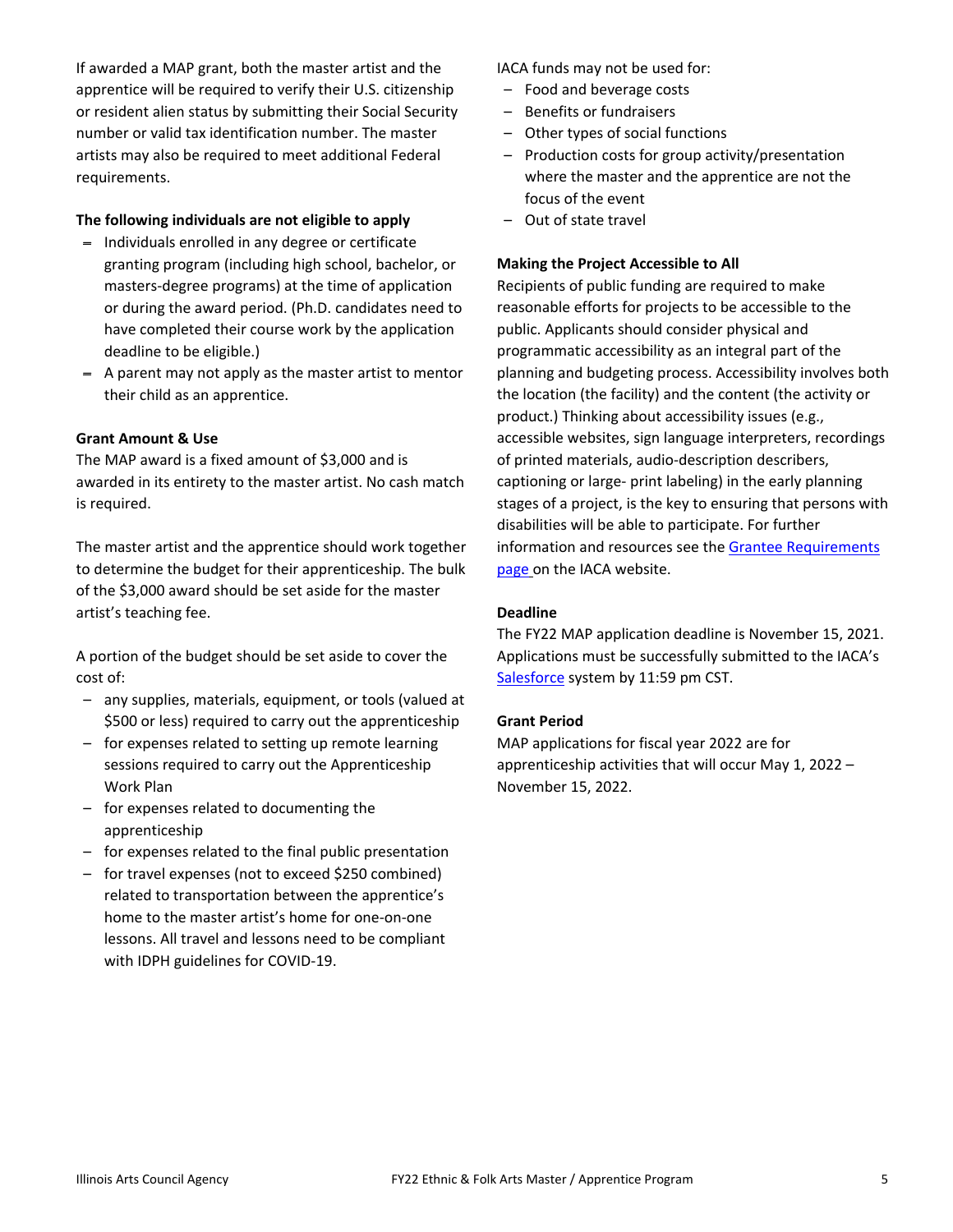# Process, Notification, and Compliance

# **Review Process**

- The application is received and assigned an application number that will be used in future communication regarding that application.
- Applications which have been ruled ineligible or incomplete will not be reviewed.
- Notification of the review meeting date will be posted on the IACA website at www.arts.illinois.gov.
- An advisory jury meets to review all eligible applications against the Evaluation Criteria.
- The public may listen to the discussion but are not allowed to participate.
- The final recommendations are presented to the Board for their consideration and approval.
- A record of the review process is maintained for all reviewed applications.
- Applicants are encouraged to call for review feedback after receiving decision notification.

#### **Notification**

#### **Notification**

The IACA sends all correspondence regarding grant applications to the master artist's email address as it is listed on the application. If funded, notification will include required materials, which must be completed and returned to authorize payment. **Once these documents and copies of other requested materials are returned to the IACA, it will take at least two months and up to six months for payment to be issued by the State Comptroller.** Grantees may be required to provide additional documentation to verify residency status and to meet Federal requirements.

#### **Work Sample Retention**

Work samples of MAP grant recipients will be retained or copied by the IACA for its archives or submission to a public-use archive. By submitting work samples, applicants give permission to the IACA to use images and content in IACA produced publications and website.

#### **Taxability of Grant**

The Internal Revenue Code provides that the full amount of a MAP grant is taxable to its recipient. For questions regarding income-tax liability, contact the Internal Revenue Service or a personal tax advisor.

#### **Site Visits**

During the apprenticeship period, contracted folklorists working with the IACA may make a site visit to document the apprenticeship. Interviews with the master artist and apprentice may be taped or video-recorded and photographs may be taken. This documentation does not replace the documentation that the master artist and the apprentice are required to produce throughout the apprenticeship.

# **Compliance**

#### **Grant Acceptance**

For awards to be processed, all grant acceptance paperwork must be submitted to the IACA grants office. This paperwork should be submitted via the IACA online grant system and include:

- Grant agreement signed and dated.
- Legal Status Disclosure Certificate (LSDC) signed and dated by the authorizing official.
- Federal Funds Addendum
- [W9](https://www.irs.gov/pub/irs-pdf/fw9.pdf)

Please note the grant agreement, legal status disclosure, and federal funds addendum will be emailed as Formstack documents for electronic signature. The W9 will need to be completed and uploaded in Salesforce. Further instructions will be provided with the grant agreement.

#### **Final Report**

MAP grant recipients must submit final reports within 30 days after the end of the grant period. Appropriate documentation (photos, tapes, or videos) of the accomplishments made during the apprenticeship must be included with the final report.

#### **Crediting Requirements**

Grant recipients must credit the IACA in all promotional material and public notices in the following manner: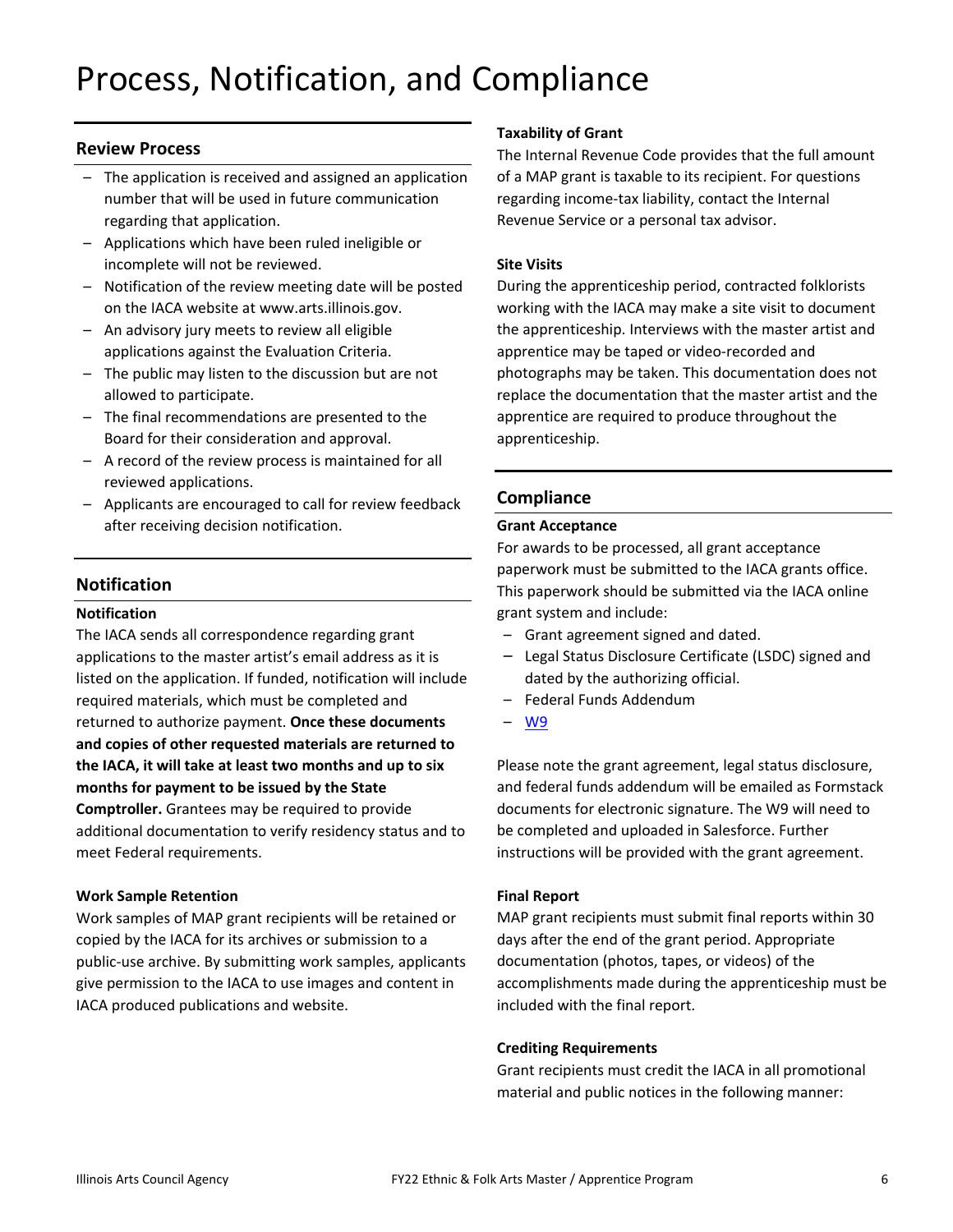**This program is partially supported by a grant from the Illinois Arts Council Agency.**



For further information regarding usage of the logo and to download a copy, go to th[e logo page](http://www.arts.illinois.gov/IACLogo) of the IACA website.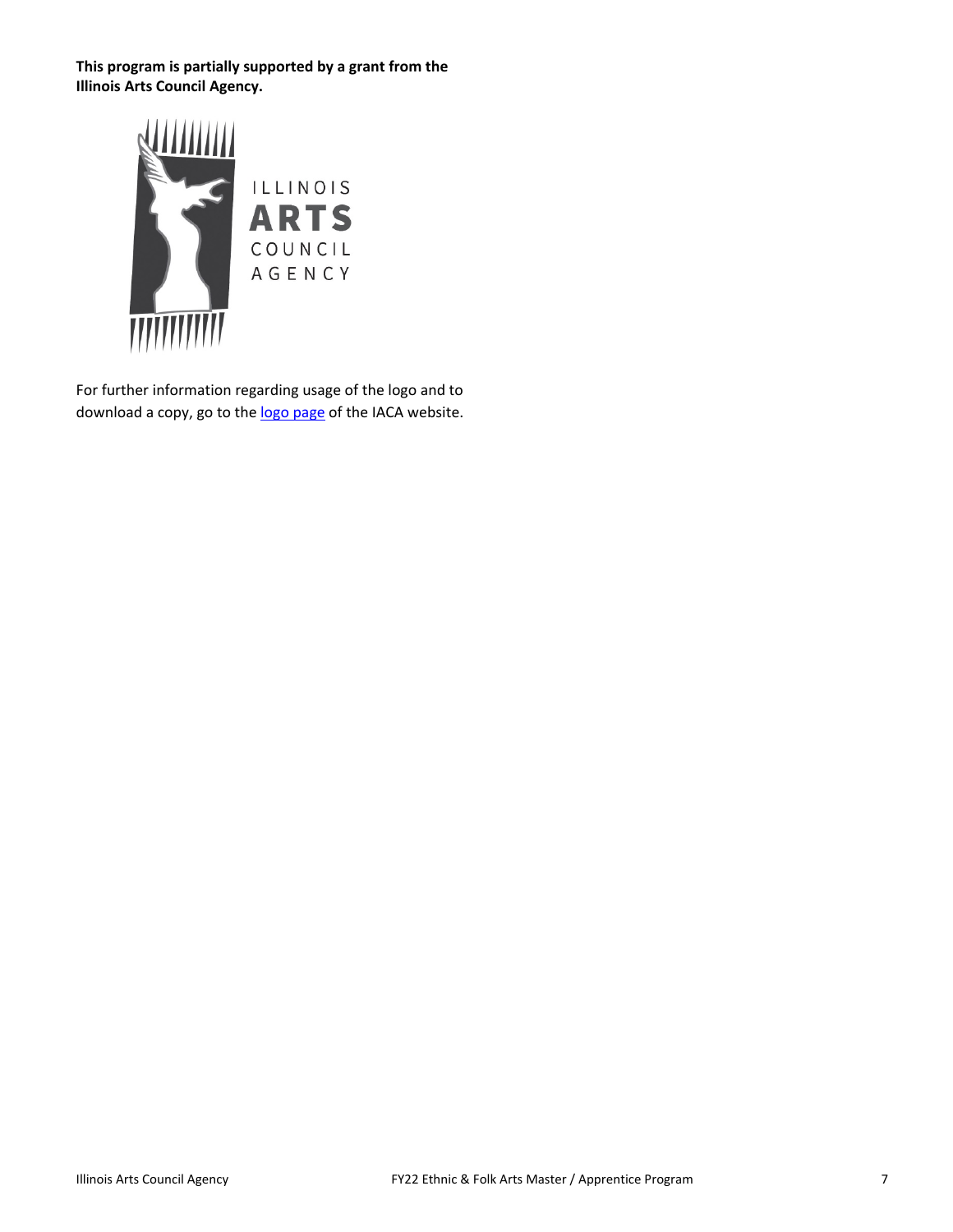# Definitions

# **Apprentice**

An individual who has some experience in the art form to be learned, demonstrates significant promise in the opinion of the master artist, and is willing to commit significant effort over many years of study to attain mastery of the art form. The apprentice should possess a strong motivation to learn the nuances of the tradition so that in time they can pass their own knowledge to future generations. Since the length of time covered by this apprenticeship award is short, the apprentice should have enough experience in the art form to benefit from the intensive, one-on-one training sessions. For example, an apprentice santour player should have enough familiarity with the basics of the instrument and enough rudimentary playing skill to be able to work on more advanced techniques during the apprenticeship.

#### **Apprenticeship Work Plan**

The Apprenticeship Work Plan outlines the structure of what will take place during the apprenticeship. The Work Plan should allow for in-depth learning that encompasses the context of the culture and the development of the mentoring relationship as well as the acquisition of techniques and artistry. As each art form has its own requirements, the duration of each apprenticeship will differ depending on the art form.

# **Community**

A community can be a group of people that share a common ethnic heritage, language, religion, occupation, or geographic region.

# **Documentation**

Documentation can consist of photos, video, audio, journals, etc. Apprenticeship pairs are required to document the progress of the apprenticeship and submit samples of this documentation as part of the final report**.**

# **Ethnic, Folk & Traditional Arts**

Traditional and ethnic arts are the shared aesthetics, practices and values of families, geographic communities, occupational groups, ethnic heritage groups, etc. These are arts that are learned orally, or by observation and

imitation, often through a master artist instructing an apprentice. They are usually maintained without formal instruction or academic training and are passed on generation to generation from master artist to the apprentice in a time-honored method. While some traditional and ethnic arts have a deep-rooted history with little change, others are constantly evolving and adapting to their changing environment. The art forms and traditional practices are an essential part of the group's cultural heritage; therefore, an established lineage shared between practitioners is fundamental to identifying these art forms.

# **Master Artist**

An individual recognized within their community as an exemplary practitioner of their traditional folk or ethnic art form as well as being an important repository for the wisdom and knowledge of their ancestors. The master artist has developed their skill within a traditional context rather than through books or other means of formal instruction and is regarded as a master by their peers and community.

# **Material Arts**

Includes the disciplines of craft, visual art, and material culture traditions.

# **Performing Arts**

Includes the disciplines of music, dance, storytelling, and other performing arts traditions.

# **Public Presentation**

Near the end of the apprenticeship period the master artist and apprentice are expected to give a joint presentation for their community and the public. This public presentation must be offered free to the public. Examples of a presentation include, but are not limited to:

- Offering a master class wherein the apprentice assists in the demonstration of technique, style, etc.
- Hosting an open studio session.
- Presenting a public performance.
- Exhibiting at a local gallery, community center, or library.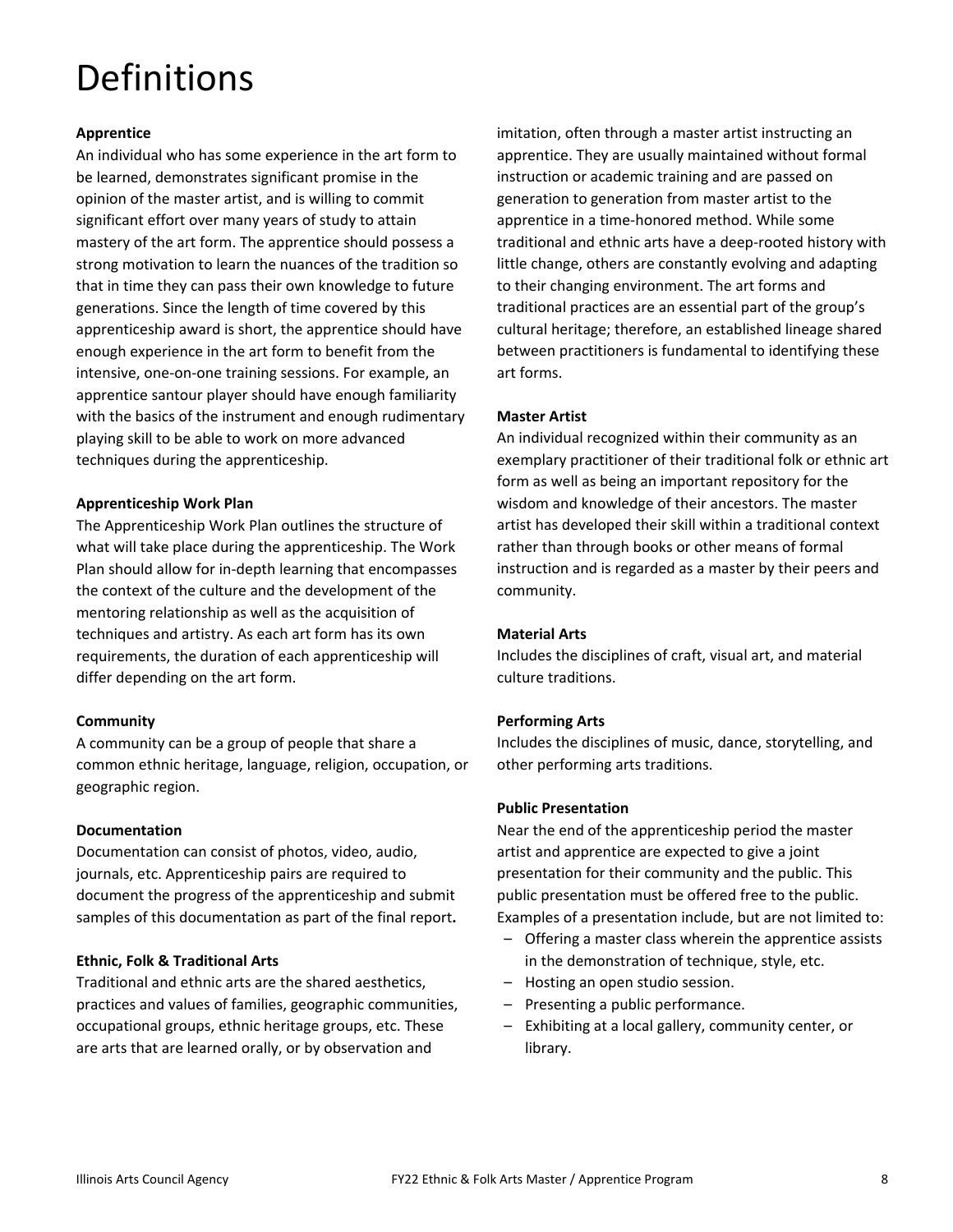# Application Overview

IACA utilizes an [online grant system](https://arts-illinois.force.com/) to accept applications. **Please note for the FY22 MAP Grant there is a new application portal/system**. The Illinois eGrant system is closed for future applications. Much like eGrant, the new online application consists of form field components and the uploading of required documents. Each component must be completed and submitted in the required format by the deadline. For complete instructions go to th[e Using](https://arts.illinois.gov/using-salesforce)  [Salesforce](https://arts.illinois.gov/using-salesforce) section of the IACA website.

There is also a [user manual for the new online platform](https://arts.illinois.gov/sites/default/files/content/IACA%20Applicant%20User%20Manual.pdf) on our website to help guide the application process. Please review this carefully and use as a reference.

#### **How to Apply**

- Read the program guidelines carefully and contact IACA staff for clarification. It is the responsibility of the applicant to be familiar with IACA [policies, priorities,](http://www.arts.illinois.gov/grants-programs/funding-programs/policies-priorities) and program requirements.
- Each section of the MAP application form must be completed by the appropriate person, i.e. "Master Artist" or "Apprentice".
- The master artist and the apprentice must each prepare their own narrative and select their own work samples.
- Together, the master artist and the apprentice should determine the structure and length of their Apprenticeship Work Plan and prepare the Work Plan.
- The master artist should register for an account with or login to the [IACA Salesforce](https://arts-illinois.force.com/s/) system.
- Successfully submit the online application to the IACA's online system by the deadline.
- For further guidance on applying to the Master/Apprentice Program, attend or watch our application webinar.

# **Application Components**

#### **1. Applicant Information**

Under this tab please create or update the entity applying for the grant. **For the MAP grant this must be an individual account for the Master Artist**. This tab requires

the following information:

– Individual contact information

Please note this information may be updated at any time. Please keep this information current to ensure communications from IACA reach you.

#### **2. Grant Programs Selection**

Under the Grant Programs tab, select from the following Fellowship applications accordingly:

- Master/Apprentice Material Arts 2022
	- o For craft, visual art, and material culture traditions
- Master/Apprentice Performing Arts 2022
	- o For music, dance, storytelling, and other performing arts traditions

The system will prompt the selection of the applicant to move forward.

On this main section please also provide:

- Master Artist Date and Place of Birth
- Specify the traditional, ethnic, or folk art form to be taught during this apprenticeship period
- Apprentice name, contact information, and date and place of birth.

Please note that after an application is started it will appear on the home screen in the online grant system. Within the grant application, the requirements/sections will be listed along the left-side of the screen. Please access your draft application from here to avoid starting a duplicate application.

#### **3. Supporting Documents**

All listed supporting documents are required.

The supporting documents to be uploaded are:

- Master Artist Narrative
- Master Artist Proof of Illinois Residency
- Apprenticeship Work Plan
- Apprentice Narrative
- Apprentice Proof of Illinois Residency
- Master Artist Work Samples *may be upload or url link*
- Apprentice Work Samples *may be upload or url link*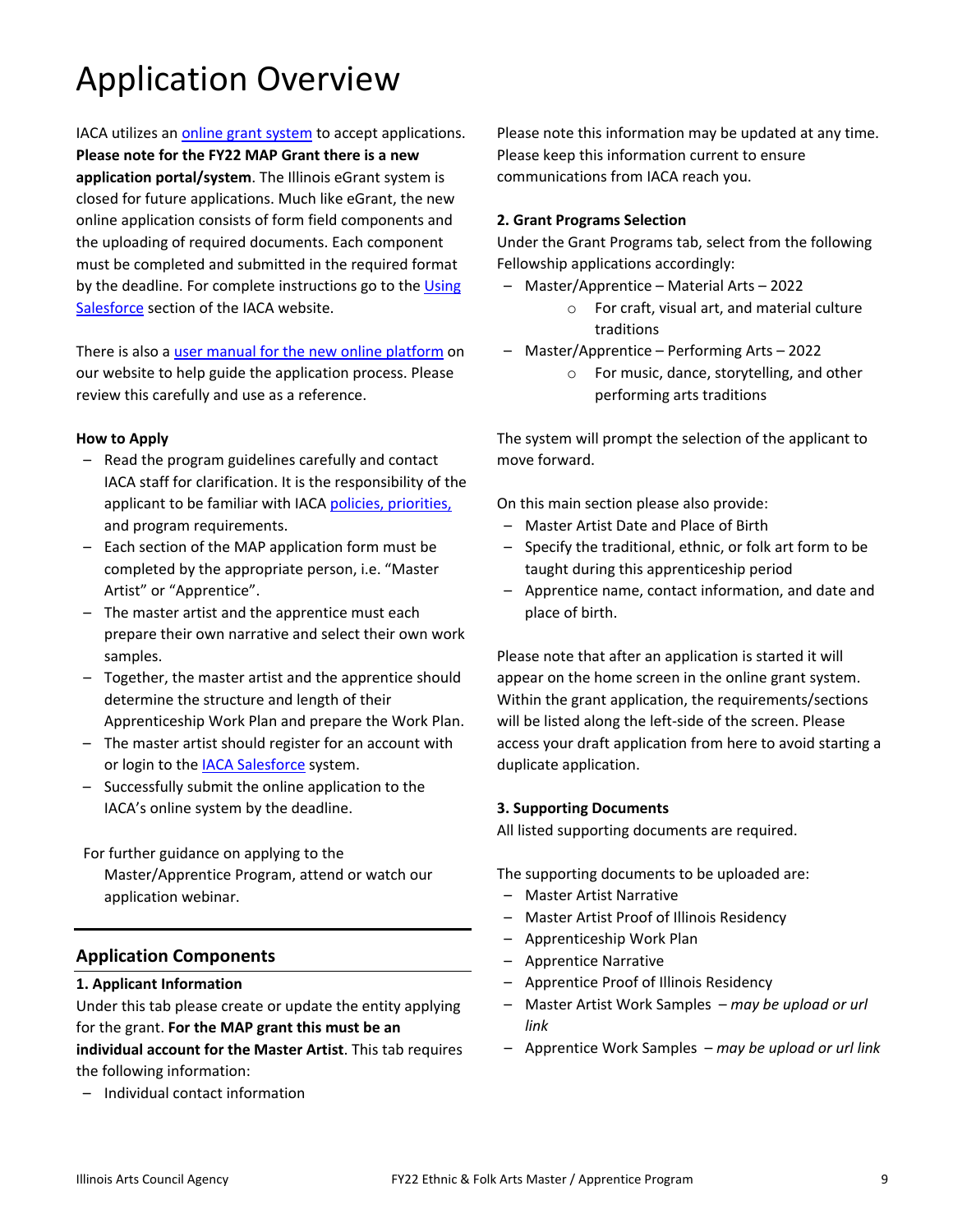# **4. Budget (required to carry out Apprenticeship Work Plan)**

List the amount for each item on the budget form. Total cost of the apprenticeship must equal at least \$3,000.

Budget line items include:

- Master artist fee
- Up to 5 different supplies, materials, or tools (valued at \$500 or less)
- Travel (in-state only and not to exceed \$250 combined for both the master artist and the apprentice)
- Public presentation expenses
- Documentation expenses

If apprenticeship budget exceeds \$3,000 please list the source(s) of additional income in the appropriate budget form field. There is a 1,000-character limit for this field.

#### **5. Submit / Certification**

Please note this is a two-step process to both certify and submit your application. Once the application is complete click the Submit Button in the lower left-hand corner. A pop-up will require certification of eligibility and application content.

After certification there is a submit button which must be clicked to complete the application in the [IACA online](https://arts-illinois.force.com/)  [grant system.](https://arts-illinois.force.com/) The application will not be successfully submitted until the second submit button is clicked.

# **Evaluation Criteria**

Applicants will be reviewed on the following criteria:

#### **Excellence of the master artist**

- Master artist practices a traditional art form learned in his or her community.
- Master artist demonstrates artistic excellence based on the community's aesthetics.
- Master artist understands the apprentice's potential and provides an effective teaching plan.

#### **Excellence of the apprentice**

– Apprentice has developed skills in the traditional art form and learned these skills in his or her community.

- Apprentice displays enough skill in the traditional art form to be studied to begin an apprenticeship.
- Apprentice exhibits a commitment to continuing to study the traditional art form beyond the apprenticeship period.
- Apprentice demonstrates the potential and the willingness to share the traditional art form within their immediate community and to the wider public.

#### **Quality of the Apprenticeship Work Plan**

- Apprenticeship Work Plan advances the apprentice toward mastery of the art form and includes an appropriate schedule of sessions.
- Apprenticeship Work Plan addresses how the master artist will teach the techniques and history of the art form to the apprentice.
- Apprenticeship Work plan indicates at what point(s) the master artist and apprentice will document their progress during the apprenticeship experience.
- Apprenticeship Work plan outlines ideas for how the master artist and the apprentice will share the traditional art form with their community and the public.
- Apprenticeship Work Plan demonstrates consistent one-to-one interaction between the master artist and apprentice.

#### **Program Priorities**

- Application fills a cultural or geographic void not currently being met.
- Master and apprentice are working within their own cultural heritage.
- Apprenticeship is taking place outside an institutional setting.
- Apprenticeship will ensure the continuation of an art form within a community in which it is valued.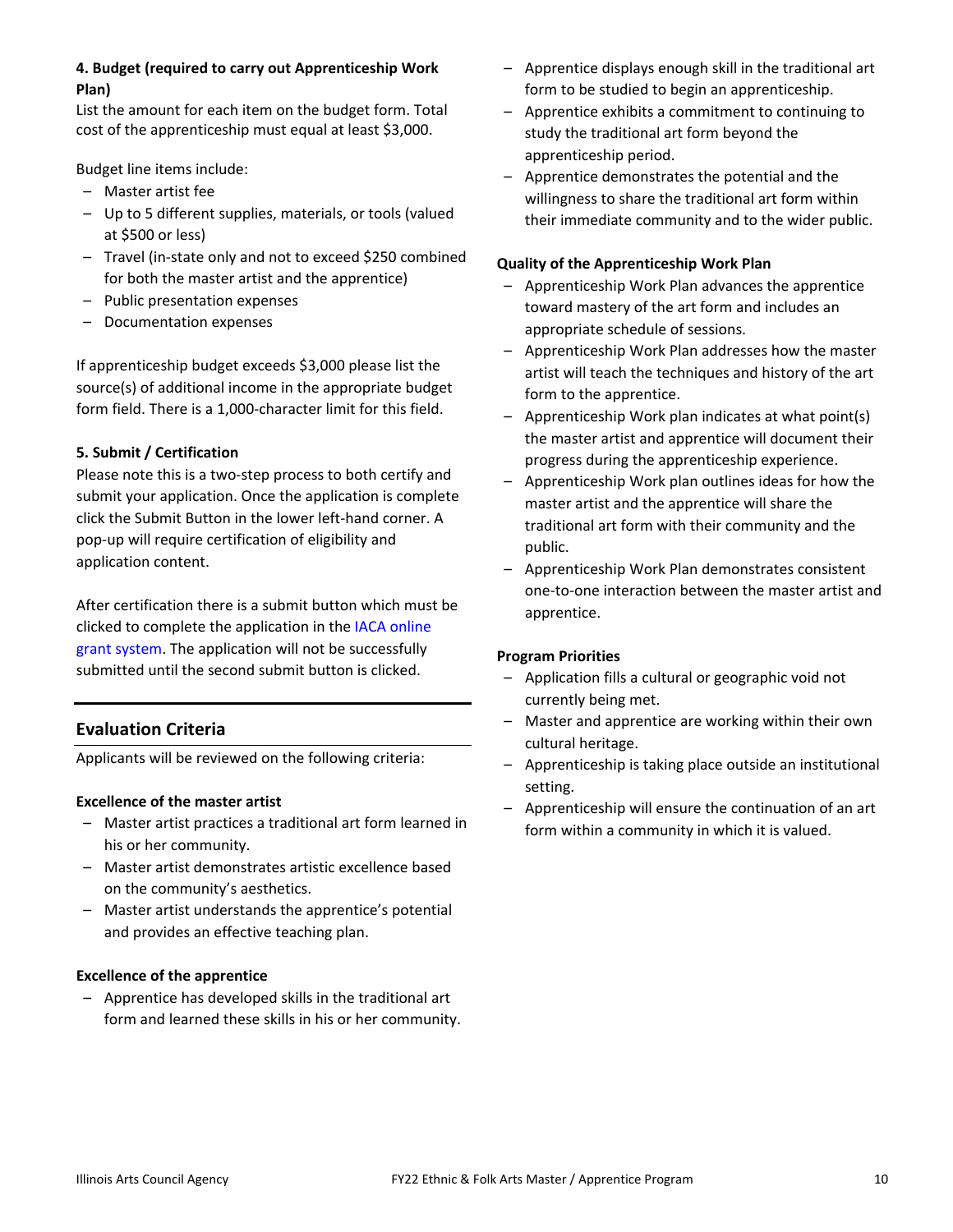# Supporting Documents

Refer to the description for each of the following supporting documents:

- **Master Artist Narrative** (no more than 4 pages)
- **Master Artist Proof of Illinois Residency**
- **Apprenticeship Work Plan** (no more than 4 pages)
- **Apprentice Narrative** (no more than 2 pages)
- **Apprentice Proof of Illinois Residency**
- **Master Artist Work Samples**
- **Apprentice Work Samples**

# **Formatting instructions for supporting documents**

The two narratives and work plan must be formatted as follows:

- Be saved as PDF files
- $-$  Be 8  $\frac{1}{2}$  " x 11" with at least a 1" margin all around
- Use a 12-point font or larger in black on a white background
- Have sequentially numbered pages
- Be labeled in the upper right corner with the master artist's first and last name and title of document, e.g.
	- 1. John Doe, master artist Apprentice Narrative *OR*
	- 2. John Doe, master artist Narrative for apprentice Jane Smith
- Be organized using the headings listed for each document
- Be named as follows: Last name\_Artist Designation Document Name, e.g.

Doe\_MasterArtist\_Work Plan Doe MasterArtist Narrative Doe\_MasterArtist\_ApprenticeSmithNarrative

# **Master Artist Narrative**

Organize the narrative using the following topics as headings in the order they appear. Respond to the bullets under each topic.

# **I. Describe the traditional art form to be taught during this apprenticeship.**

- What is its origin and value in your community's culture?
- At what times, places, or events is this art form practiced?
- Who participates in the practice of this art form?
- Who comes to listen to or watch this art form being practiced?

# **II. Summarize your experience with this art form.**

- How and when were you taught this art form?
- How long has it taken for you to achieve your current level of mastery?
- How has your mastery of this art form been recognized by your community – what "markers" does your community use to judge mastery?
- How does the practice of this art form enrich your life?

# **III. Provide information on previous mentorship experiences.**

- Have you mentored other apprentices in this art form?
- How many apprentices have you mentored and what was the average length of those apprenticeships?

# **IV. Describe why you think the apprentice will make a good advocate for this art form in the future.**

- Have you worked with this apprentice before? If yes, in what capacity?
- In your estimation, how much does the apprentice already know about the art form - if this is not the first time that you will mentor this apprentice, describe the growth previously achieved by the apprentice.
- What qualities does the apprentice possess that assure you that you can entrust your knowledge of your art form to them?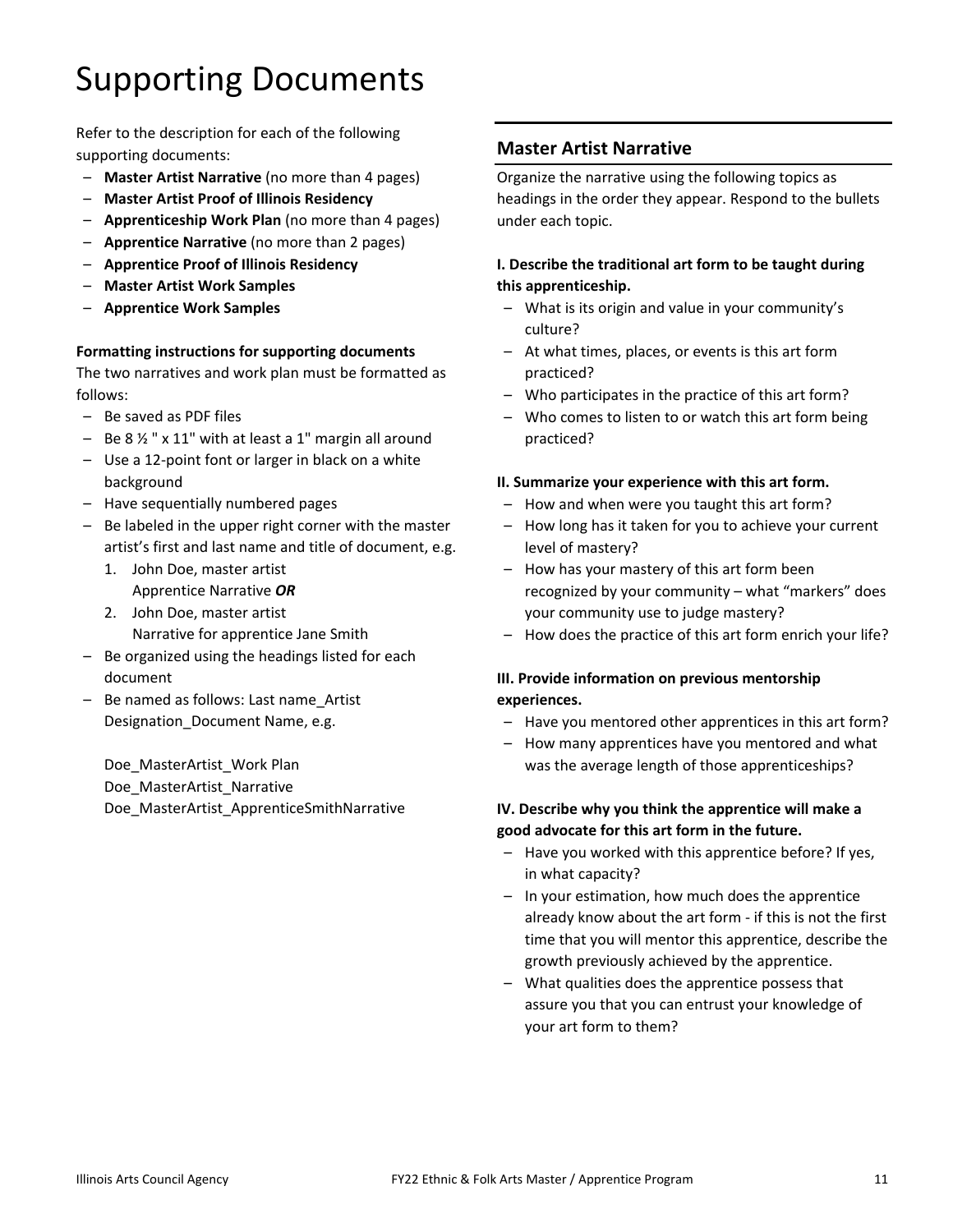# **Apprenticeship Work Plan**

Though the relationship between the master artist and the apprentice may be ongoing, the Apprenticeship Work Plan submitted with this MAP application must be limited to activities that fall within the IACA grant period (May  $1 -$ November 15, 2022).

If the art form is traditionally taught in group settings, such as ensemble dance, the master artist must choose one representative from the group to apply as the apprentice.

The Apprenticeship Work Plan must include one-on-one instruction between the master artist and the selected apprentice.

The Apprenticeship Work Plan should outline how remote learning sessions will take place should they be necessitated during the grant period per IDPH guidelines.

Within the 4-page limit, provide a session-by-session outline of the proposed apprenticeship plan that includes the information listed below.

- How many times do you plan to meet with your apprentice during the apprenticeship period?
- Where will the sessions take place?
- Approximately how long will each session last.
- What level of ability and accomplishment can be achieved through this apprenticeship? Be as specific as possible – for example – indicate an object to be made, a body of songs to be learned, an instrumental technique or dance style to be taught, and if this apprenticeship will build on any prior accomplishments.
- What supplies and materials are needed and/or required to carry out this apprenticeship?
- Are these supplies and materials available to you to begin the apprenticeship immediately upon notification of this grant award?
- Will the apprentice have other responsibilities during this time, such as assisting the master with his/her own projects?
- How will you document the progress of the apprenticeship (video, photograph, recording, or other means)?
- Describe the type of public presentation being considered for the end of this Apprenticeship.

# **Apprentice Narrative –** *to be prepared by apprentice*

Organize the narrative using the following questions as headings in the order they appear.

- Describe any cultural, community, or familial connection you share with the master artist.
- How, when, and where did you learn this traditional art form? Who are the people you observed, imitated, and interacted with who influenced you in this art form?
- What is the role and importance of this art form in your cultural community?
- In what places, or at what events, do you practice your traditional art?
- Why do you want to study with this master artist?
- What do you hope to accomplish during the apprenticeship?
- As a result of this apprenticeship how do you plan to use the skills you will acquire in the future?
- How will your participation in this apprenticeship benefit your community?
- If you do not share a cultural, community, or familial connection to the art form to be studied, then describe why it is important to you to pursue this apprenticeship.

# **Proof of Illinois Residency**

Submit a copy of one of the following for both the master artist and the apprentice:

- A valid Illinois driver's license which includes the date issued and expiration date (entire front and back).
- A valid State of Illinois identification card which includes the date issued and expiration date; (entire front and back).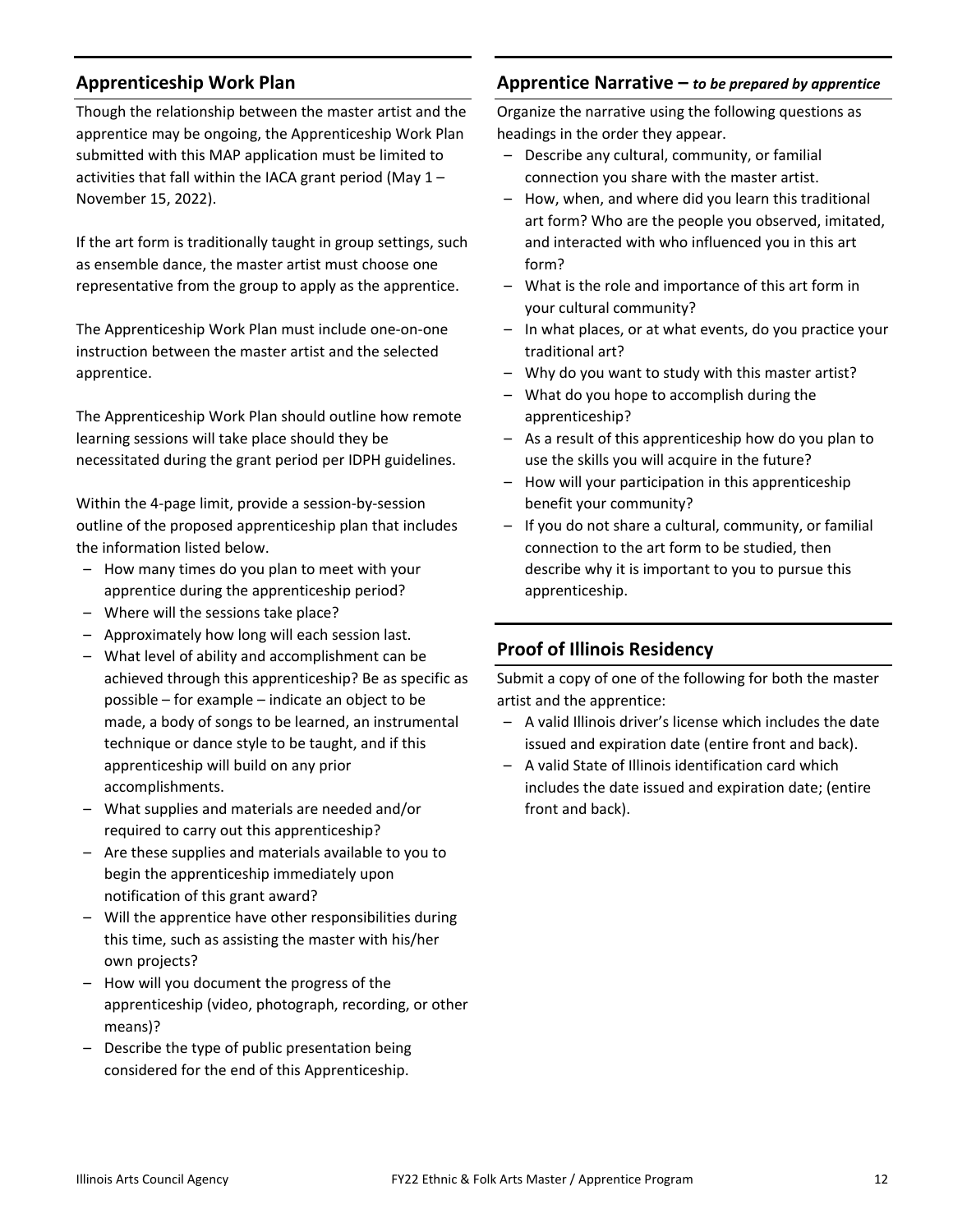# **Work Samples / Work Sample Descriptions**

Both the master artist and the apprentice must present evidence of their own past work in the traditional art form to be studied during the apprenticeship period. Applicants are advised to take great care in the selection of work samples to be shared with the jury. The selected work samples should clearly demonstrate skill and technical ability.

We will no longer accept work samples of group activities (dance, music, performance, etc.). As this program is about one-on-one instruction, we need to see/hear the master artist and the apprentice as the sole performer.

If this application is a continuation of a previous apprenticeship between the master artist and the apprentice, the apprentice must include one work sample from the beginning of the most recent apprenticeship period and one sample from the conclusion of the most recent apprenticeship period. Both of these work samples should show competence with the traditional art form being studied.

Outlined below are acceptable formats and size restrictions for work samples.

With each work sample there is a field to describe the work sample. This field has a limit of 1,000 characters for the work sample description.

Please note – work samples submitted via a link (ex. YouTube, Vimeo, etc.) must be public and without password protection or expiration dates. Ultimately, if work samples cannot be viewed, then the review of the application will be jeopardized which may result in elimination.

# **Audio**

- Uploaded audio work samples may be no larger than 2 GB in size.
- Acceptable formats are: mp3, .wav, .ogg
- Links to work samples on SoundCloud are also acceptable. There is no size restriction for linked work samples, but they must be accessible without passwords.

#### **Digital Images**

– Uploaded digital work samples may be no larger than 2 GB in size. Acceptable formats are: .jpg, .jpeg, .png, .gif, .tif, .tiff, .bmp, .vsd

#### **Video**

- Uploaded video work samples may be no larger than 2 GB.
- Acceptable formats are: .vi, .mov, .mpeg, .mpg, .swf
- Samples on Vimeo and YouTube are also acceptable. There is no size restriction for linked work samples, but they must be accessible without passwords.

#### **PDF**

– Uploaded PDF documents may be no larger than 2 GB in size.

#### **Work samples for the master artist:**

- Have no date limitations.
- When possible include audio or video of a "lesson" or demonstration of the master artist teaching the traditional art form. Of particular interest to the review jury is documentation that demonstrates the master artist interacting with the applicant apprentice.

# **Work samples for the apprentice:**

- Cannot have been created more than three years prior to MAP application deadline.
- Must demonstrate some competence with the traditional art form to be studied during the apprenticeship period.

# **Material Arts**

Applicants with static art forms may upload or link to a minimum of four, and a maximum of eight, digital images that represent their work in the traditional art form to be studied during the apprenticeship.

The master artist may substitute one image with audio or video of a "lesson" or demonstration if available.

Please upload or link to only one work sample per slot in the Salesforce system.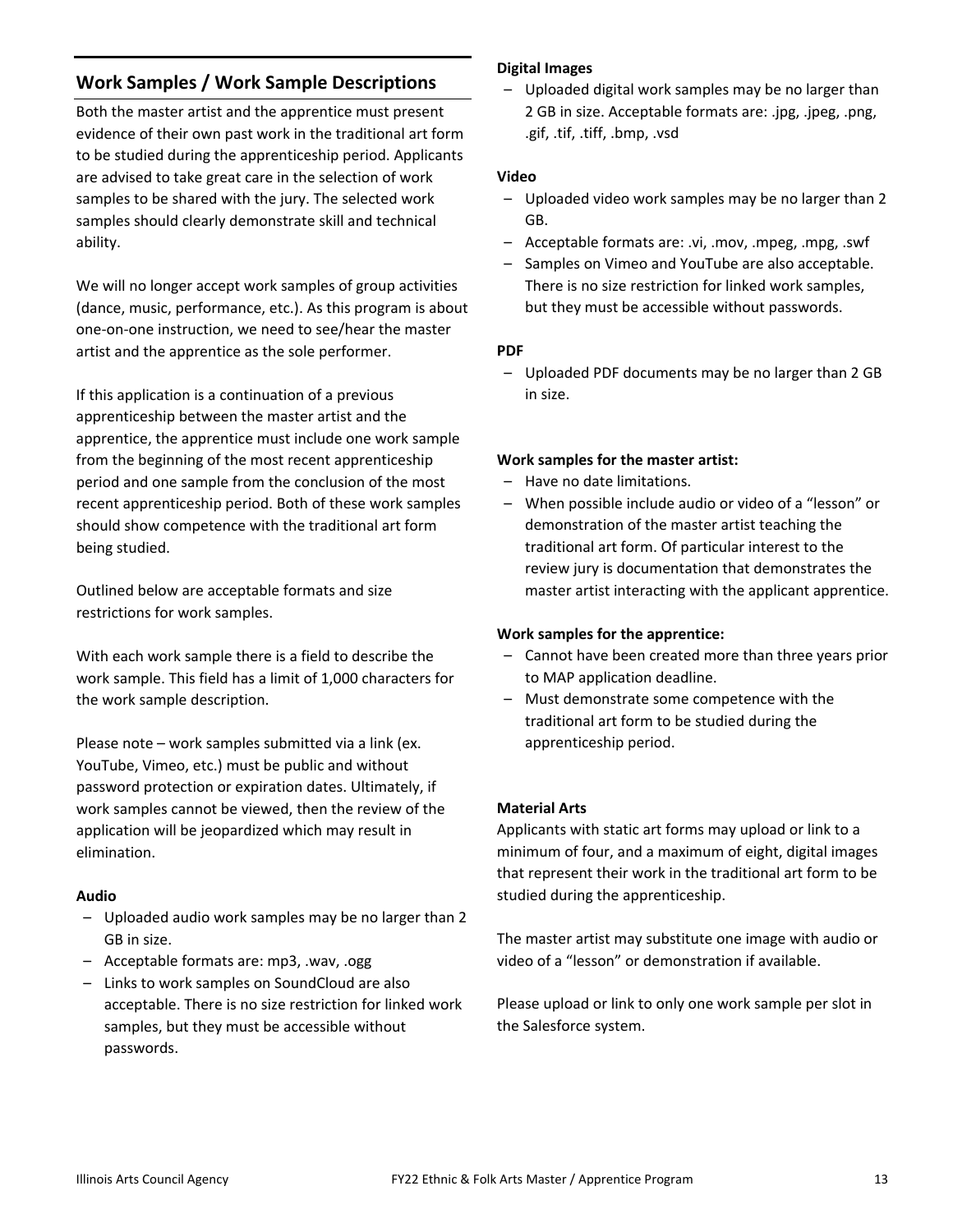In the Work Sample Description field, provide the following for each work:

- Title of work
- Year completed/premiere date
- Medium/Materials, if static art
- Brief description of entire work
- Date of performance being submitted for review, i.e. the taping or recording date

#### **Performing Arts**

Applicants with performing art forms should upload or link two audio or video work samples that represent their work in the traditional art form to be studied during the apprenticeship.

Please upload or link to only one work sample per slot in the Salesforce system.

In the Work Sample Description field, provide the following for each work:

- Title of work
- Year completed/premiere date
- Medium/Materials, if static art
- Brief description of entire work
- Date of performance being submitted for review, i.e. the taping or recording date